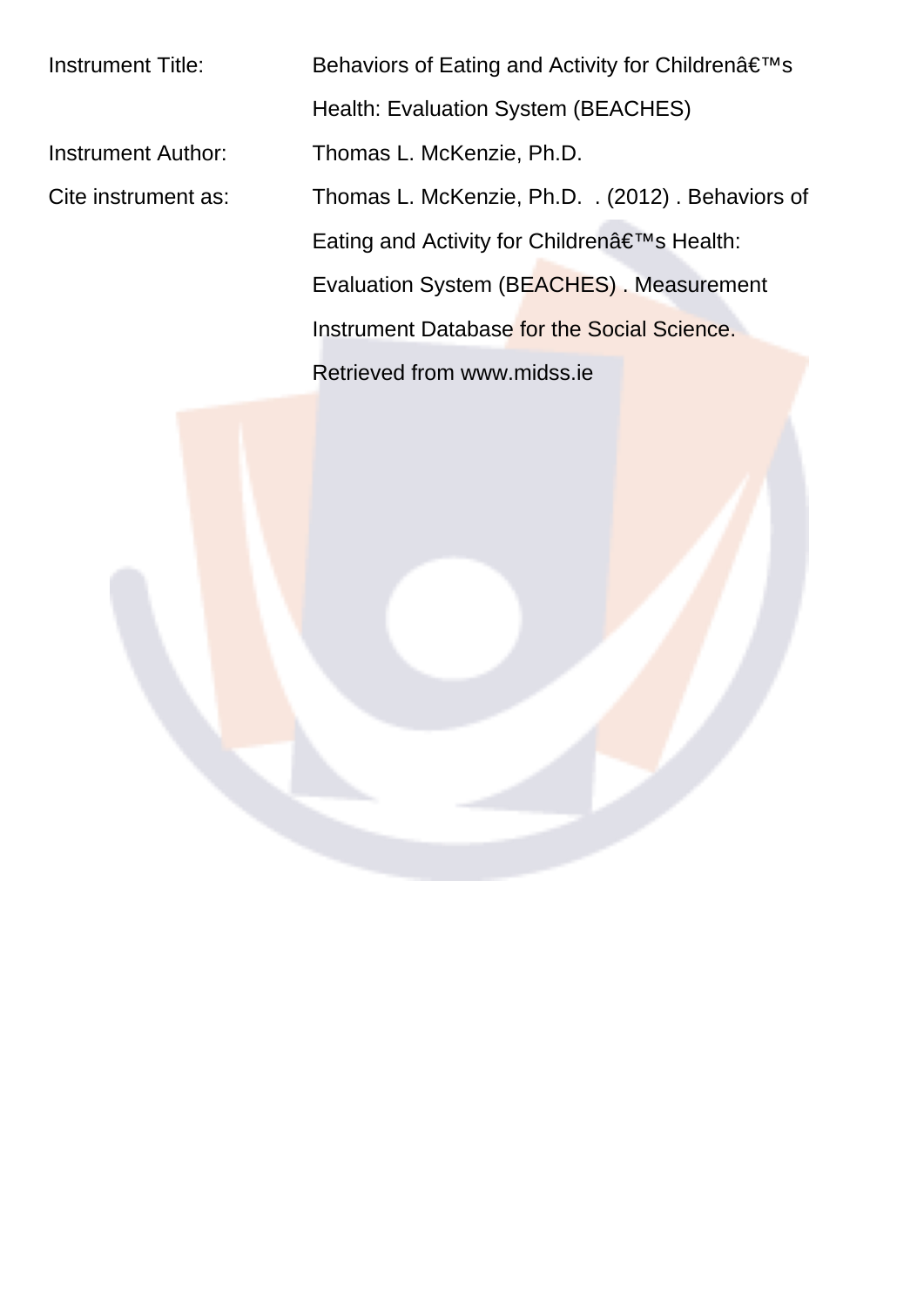# **BEACHES**

# **Behaviors of Eating and Activity for Children's Health: Evaluation System**

**Thomas L. McKenzie, Ph.D.** 

Department of Exercise and Nutritional Sciences San Diego State University San Diego, CA 92182

tmckenzie@sdsu.edu

June 1, 2009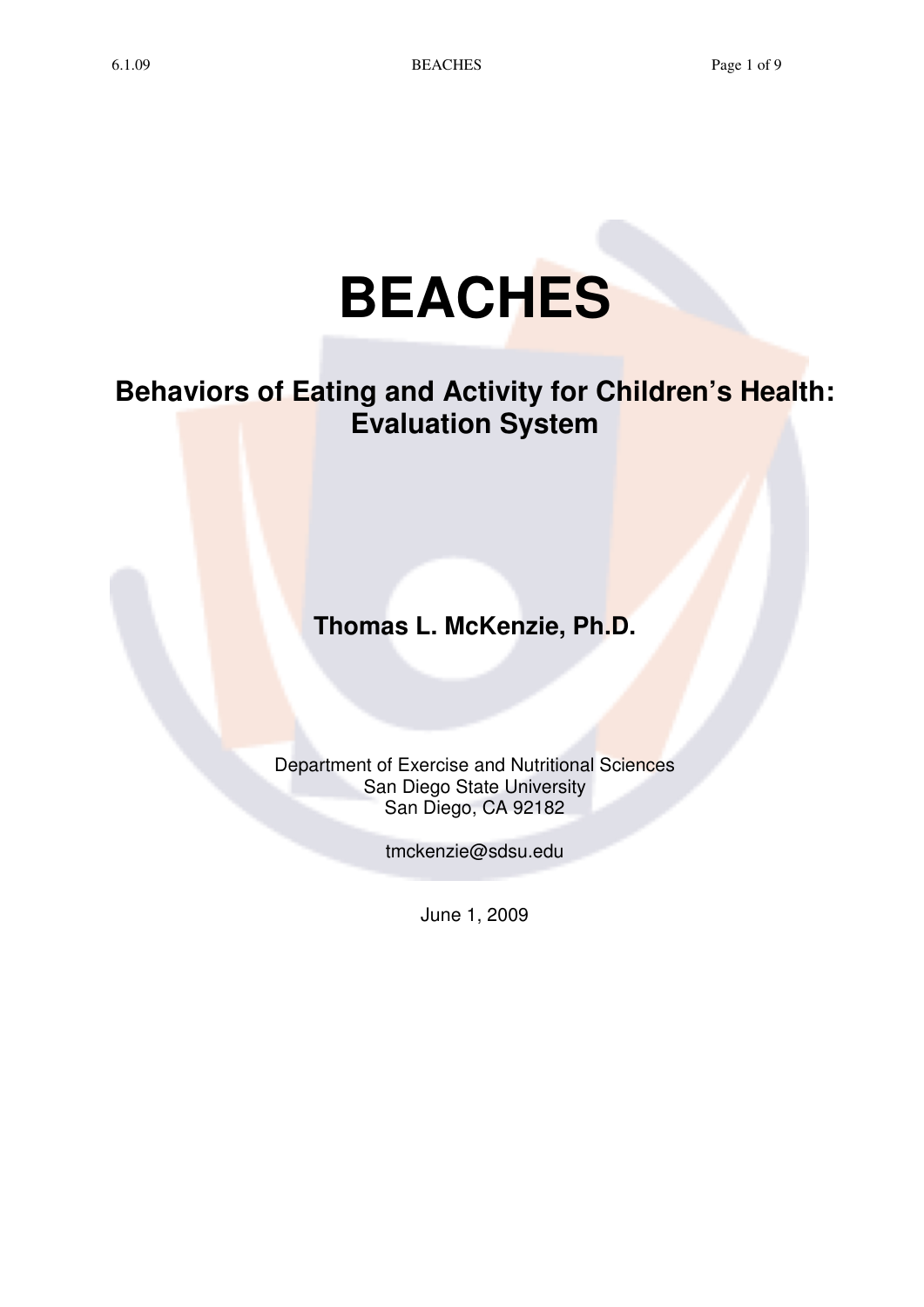# **BEACHES**

#### **(Behaviors of Eating and Activity for Children's Health: Evaluation System)**

#### **Purpose**

To obtain objective data on children's at home physical activity and sedentary behaviors and selected environmental (social and physical) variables that may influence these events.

#### **Description**

BEACHES is a direct observation system used to simultaneously record children's physical activity and sedentary behaviors as well as related environmental characteristics and events.<sup>1</sup> The physical activity codes have been validated using heart rate monitors and accelerometers, and the system can be used in homes, schools, and most settings where children might be found. <sup>2-5</sup> The original system was developed within the framework of behavioral analysis and included coding for 10 separate dimensions.<sup>1</sup> These dimensions have been modified to relate to the specific aims and study questions of AVENTURAS. The modified version is presented here.

#### **Timing**

BEACHES observations will be conducted on selected cohort children (20%) during one home visit 3 times each measurement year (i.e., 3 total years). Observations will be made at the child's home on school days between the time the child returns home until the evening meal. Observations will be for 60 minutes, and consist of two-30 minute segments

#### **Observation Procedure**

A trained assessor, paced by voice prompts on an IPOD or MP3, will conduct the observations. Data will be recorded manually on prepared forms or on a PDA.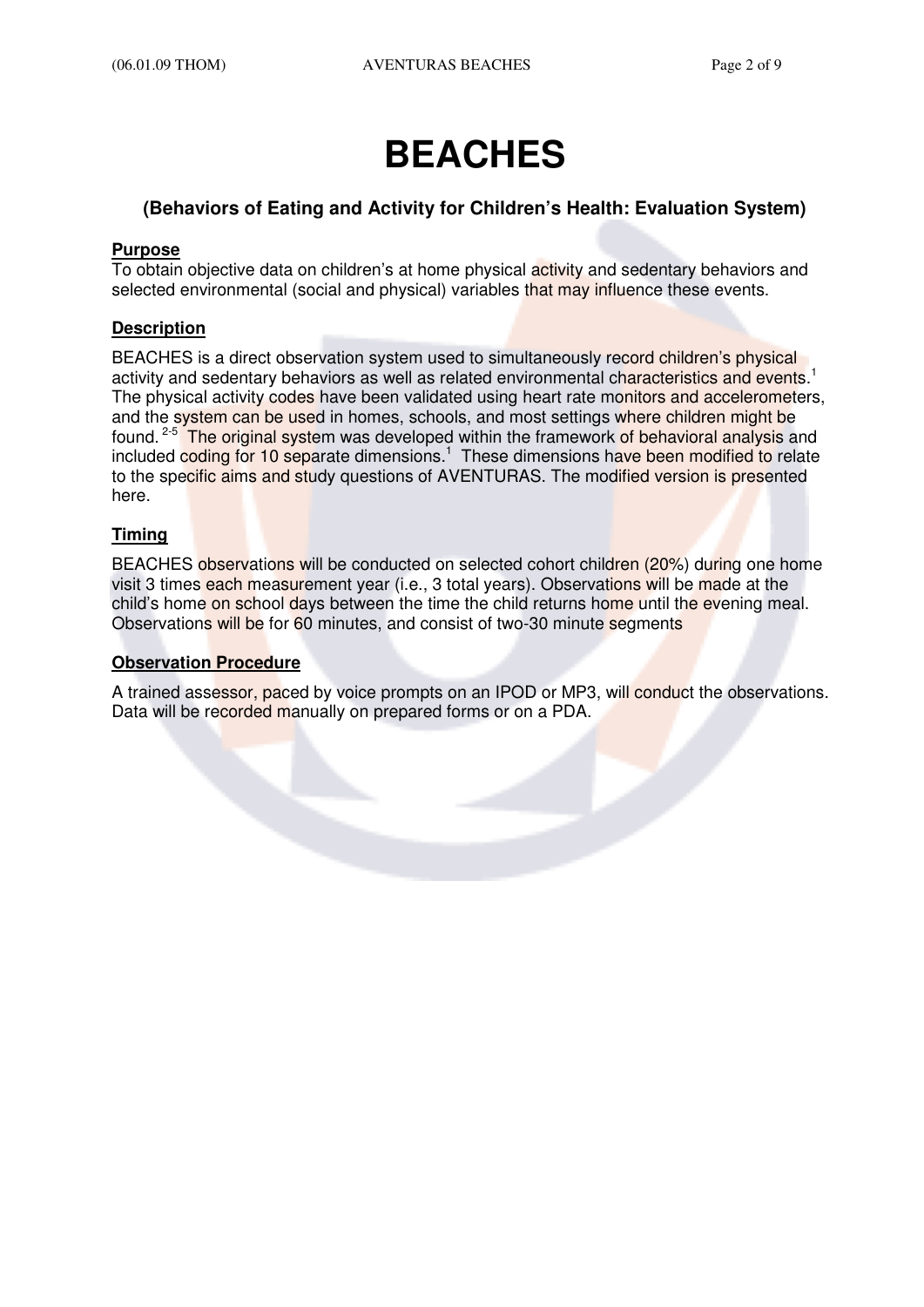### **The BEACHES Instrument**

The following Table briefly describes BEACHES dimensions to be employed in AVENTURAS:

| <b>Categories</b>                                                                                                   | <b>Description</b>                                                                                                                                                                                                                                                                           |
|---------------------------------------------------------------------------------------------------------------------|----------------------------------------------------------------------------------------------------------------------------------------------------------------------------------------------------------------------------------------------------------------------------------------------|
| 1.0 Activity Level<br>1. Lying down<br>2. Sitting<br>3. Standing<br>4. Walking<br>5. Vigorous                       | Provides an estimate of the intensity of the child's physical activity. Codes 1<br>to 4 (lying down, sitting, standing, walking) describe the body position of the<br>child. Code 5 (vigorous) describes when he/she is expending more energy<br>than during ordinary walking.<br>(Code one) |
| 2.0 Location<br>I. Inside home<br>O. Outside home                                                                   | Identifies the child's location at the end of the 'observe' interval.<br>(Code one)                                                                                                                                                                                                          |
| 3.0 People There<br>N.<br>No others<br>Р.<br>Parent/guardian<br>Sibling<br>S.<br>OC. Other child<br>OA. Other adult | Identifies persons in the child's environment at the end of the observe<br>interval.<br>(Code all that apply)                                                                                                                                                                                |
| <b>4.0 Behavior Motivated</b><br>N. None during interval<br>PA. Physical activity<br>SB. Sedentary behavior         | Describes events related to motivating/influencing the target child to directly<br>engage in either physical activity or sedentary behavior. These events could<br>be antecedents (e.g., prompts) or consequences (e.g., rewards or<br>punishers).<br>(Code one)                             |
| 5.0 Motivator<br>N. None<br>C. Child<br>A. Adult                                                                    | Identifies persons interacting with the child relative to directly motivating<br>him/her to be physically active or sedentary during the 'observe' interval.<br>(Code one)                                                                                                                   |
| 6.0 Views Media<br>N. No<br>Y. Yes                                                                                  | Identifies whether or not child directly engages in television (includes VCR,<br>DVD) or video and computer games during during the 'observe' interval.<br>(Code one)                                                                                                                        |
| 7.0 Eats<br>N. Ingests no food<br>Y. Ingests food                                                                   | Identifies whether or not the child ingests food during the observe interval.<br>(Code one)                                                                                                                                                                                                  |

Sample recording from (abbreviated). With 30 intervals per page=4 pages for 60 minutes.

| <b>INTER</b><br><b>VAL</b> | <b>ACTIVITY</b><br><b>LEVEL</b> | <b>LOCATION</b> | <b>PEOPLE</b><br><b>THERE</b> | <b>BEHAVIOR</b><br><b>MOTIVATED</b> | <b>MOTIVATOR</b> | <b>VIEWS</b><br><b>MEDIA</b> | <b>EATS</b>    |
|----------------------------|---------------------------------|-----------------|-------------------------------|-------------------------------------|------------------|------------------------------|----------------|
|                            | 12345                           |                 | N P S OC OA                   | N PA SB                             | N C A            | N Y                          | N Y            |
| 2                          | 12345                           | $\circ$         | N P S OC OA                   | N PA SB                             | N <sub>C</sub> A | N Y                          | N Y            |
|                            | 12345                           | $\circ$         | N P S OC OA                   | N PA SB                             | N <sub>C</sub> A | N <sub>Y</sub>               | N <sub>Y</sub> |
| TO 30                      | 12345                           | O               | N P S OC OA                   | N PA SB                             | N C A            | N Y                          | N Y            |
|                            |                                 |                 |                               |                                     |                  |                              |                |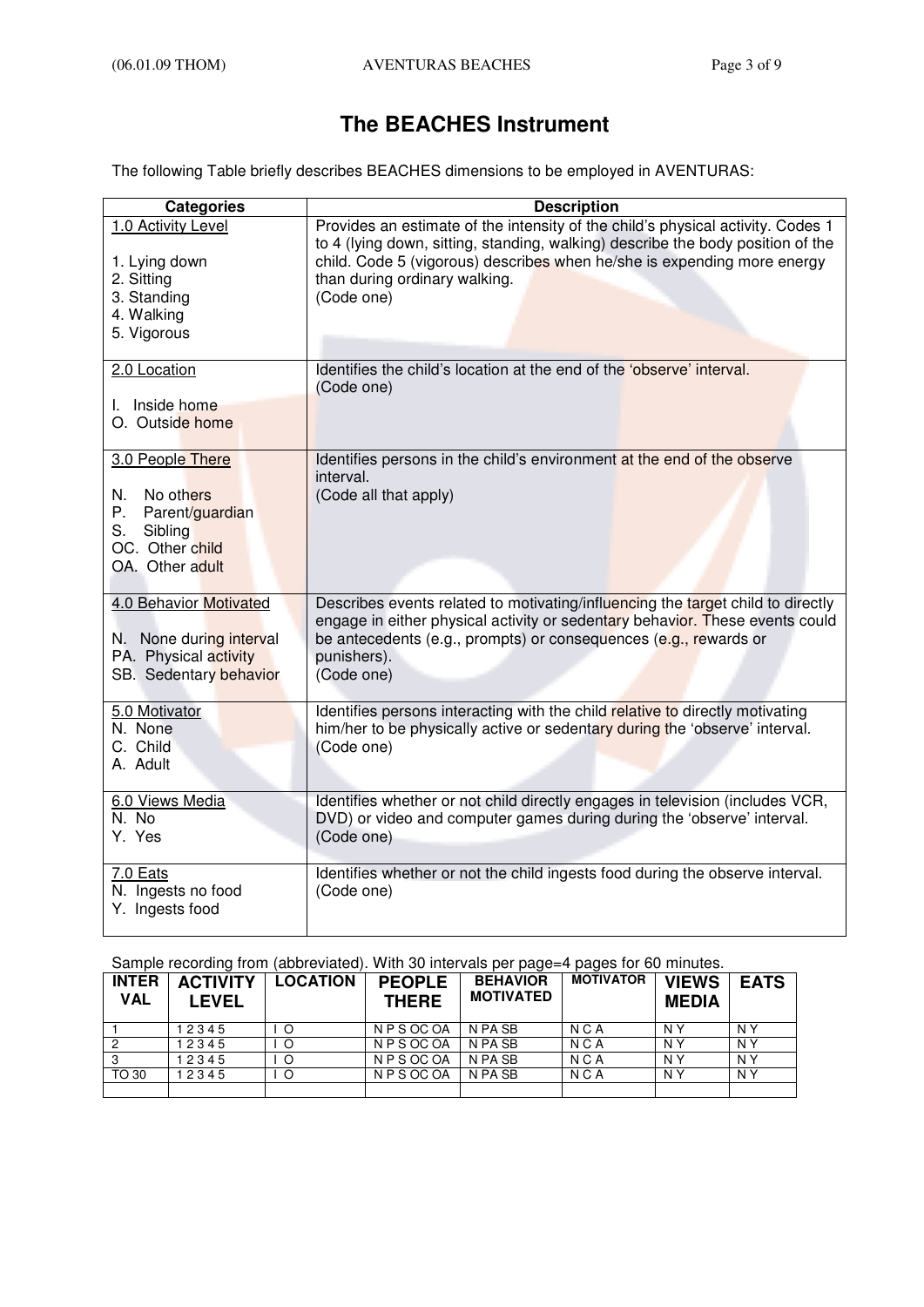#### **Observation Procedures**

Home includes both inside and outside the home or apartment complex. Visit homes only on days a parent/guardian confirms the target child will be there for at least 2 hours. BEACHES observations will not be made when the child is away from home (e.g., at a friend's house or in a park area that is not part of the apartment complex).

Observers focus on the target child for a 15-second observation interval and then have 15 seconds to enter data codes onto prepared forms. Voice prompts on an IPOD or MP3 pace the alternating observation and recording periods. Each observe-record cycle requires 30 seconds; thus, a 90-minute period would produce 180 observation intervals.

Three dimensions (Child Activity, Location, and People There) are scored using momentary time-sampling methods (i.e., codes are entered to describe events related to these three categories as they occur at the end of the "observe" interval). The other four dimensions (Activity Motivation, Activity Interactor, Views Media, and Eats) are scored using partial-interval time sampling (i.e., events are coded if they occur at any time during the 15-second "observe" interval).

#### **Observer Training and Calibration**

Assessors memorize operational definitions of the behavior dimensions and their subcategories first and then learn the general procedures for recording data. During assessor training videotaped examples and role-playing are used to demonstrate each category. This is followed by live observations at homes. Training for each observer continues until she exceeds an inter-observer agreement score of 80% on two different criterion videotapes, and 80% on two consecutive live observations (using interval-by-interval correspondence, with agreements divided by agreements plus agreements multiplied by 100). Observers are also trained how to interact in order to reduce reactivity. The average training program takes about 16 hours.

Throughout the data collection period additional review and training sessions approximately one hour in length will be conducted at least every semester. To ensure maintenance of data quality and to guard against observer drift, observers should be reassessed once every three months through the independent coding of a videotape that has previously been coded by the designers of BEACHES. Any observer scoring below criteria level (80% agreement) should be retrained until mastery is once again achieved.

Each observer should complete at least five reliability assessments in the field during each data collection period.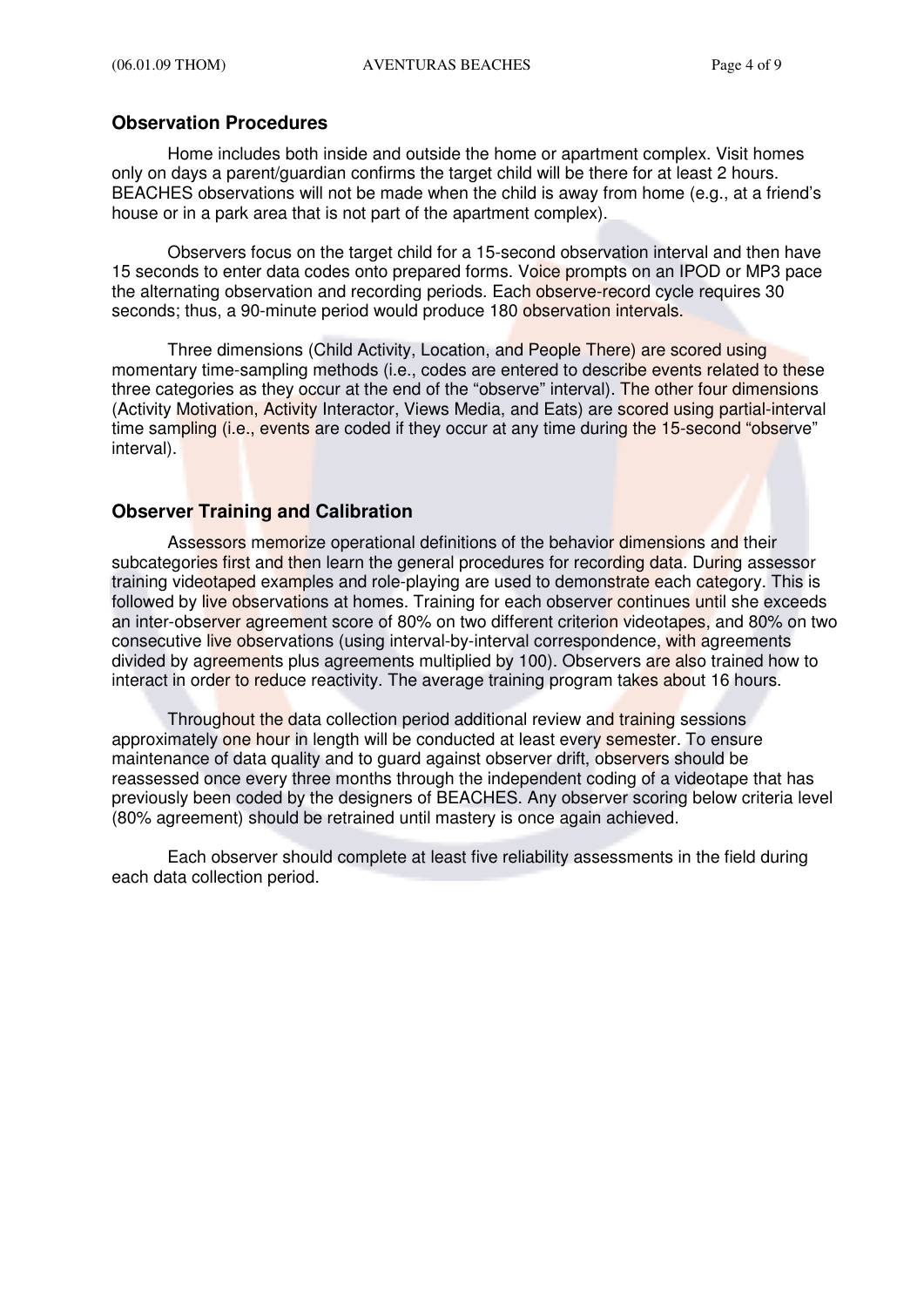## **AVENTURAS BEACHES: CODING CONVENTIONS**

The assessor, on a rotational basis throughout the entire period, observes the target child for 15 seconds and then takes up to 15 seconds to enter codes for seven variables. A combination of momentary and partial time sampling is used.

#### **CATEGORIES 1.0, 2.0, 3.0,**

Use momentary time sampling. Code these three variables (ACTIVITY LEVEL, WHERE, and PEOPLE THERE) only as they are occurring at the end of the observe interval (i.e., on the "record" signal).

#### **CATEGORIES 4.0 to 7.0**

Use partial interval time sampling. That is, code relevant events if they occur at any time during the observe interval.

#### **1.0 ACTIVITY LEVEL**

- Code the activity level that the child was engaging in at the "record" signal. BEACHES activity codes are the same as those used in SOFIT.
- √ Code 1-4 (Lying Down, Sitting, Standing, Walking) to describe the body position of the child only if he/she in not expending more energy than that required for an ordinary walk.
- √ Code 5 (Very active) for any activity in which the child was expending more energy than he/she would during ordinary walking, irrespective of body position. For example, code 5 (Very active) if the child is wrestling with a peer (even though he is lying on his back), standing on his hands, or pedaling a bicycle vigorously (even though sitting).
- √ When the child is in transition from one category to another, enter the code for the higher category. For example, code '2' (sitting) if at the "record" signal the child is partially lying down and partially sitting up; code '3' (standing) if he/she is getting up from either sitting or lying down.

#### **Sample activity codes:**

kneeling (weight on knees only) = standing kneeling (weight on knees and buttocks) = sitting inactive "on all fours" = standing seated swinging (arms producing no momentum)= sitting seated swinging (arms producing momentum)= very active obviously struggling to push or pull objects = very active

#### **2.0 WHERE (LOCATION)**

Code where the child was located at the "record" signal.

- $\sqrt{-1}$  (Inside). Child is inside the home (includes hallways)
- √ -O (Outside). Child is outside the home (in yard; on sidewalk or street) or in a home location specifically designed for physical activity (e.g., pool or activity room at apartment complex).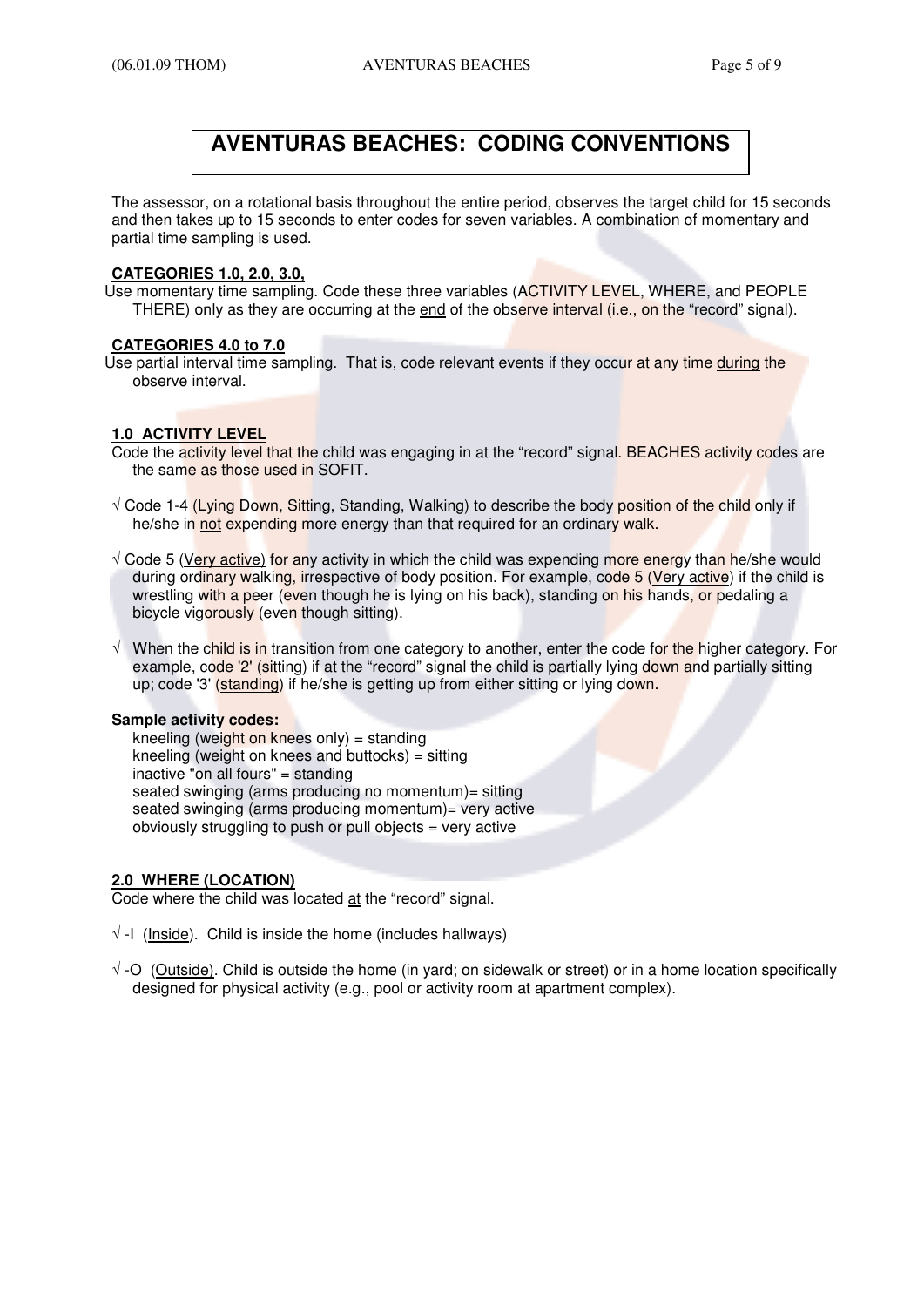#### **3.0 PEOPLE THERE**

Code all persons in the child's immediate environment at the record signal.

- $\sqrt{-N}$  (None). No one else is present
- $\sqrt{-P}$  (Parent/Guardian). At least one parent or guardian is present.
- √ -S (Sibling) is present. At least one brother or sister is present
- √ -OC (Other child). A child other than the child's brothers or sisters is present.
- $\sqrt{\phantom{a}}$  -OA (Other Adult). An adult other than the child's parent or quardian is present.
- For this category, persons are considered to be part of the environment only if they are proximally located to the target child (i.e., typically within 25 feet) and within the designated boundaries of the environment (e.g., in the same room). Observers should determine the boundaries of the environment before beginning data collection. Look for natural breaks in play, work, and eating areas that are separated by walls or shrubbery.

#### **4.0 BEHAVIOR MOTIVATED**

Code events related to motivating/influencing the target child to directly engage in either physical activity or sedentary behavior. These events may be antecedents (e.g., prompts) or consequences (e.g., rewards or punishers).

√ -N (None). No prompts or consequences were provided for the target child to engage in either physical activity or sedentary behavior during the interval.

 $\sqrt{\ }$ -PA (Physical Activity). A person provided a prompt or consequence to directly motivate the target child to initiate or continue to engage in physical activity (i.e., at activity levels 4 or 5).

√ -SB (Sedentary Behavior). A person provided a prompt or consequence to directly motivate the target child to initiate or continue to engage in sedentary behavior (i.e., level 1, 2, or 3).

Physical activity refers to those activity levels that would be coded as Activity Levels 4 and 5. References to (i.e., prompts and consequences related to) all locomotor activities (e.g., walking, running, hopping, skipping, galloping, chasing, fleeing, dodging, and crawling), as well as manipulative (e.g., throwing, catching, kicking, punting, dribbling, volleying, and striking), and non-manipulative activities (e.g., balancing, rolling, twisting, hanging, jumping) that involve gross motor movement are coded as physical activities.

#### **Examples with including interactor coded--Dimension 5.0):**

Mom says: "Go outside and play." Code as "Adult; motivates physical activity."

Boy tosses study child a ball. Code as "Child; motivates physical activity."

Study child is playing tag with peers. Code as "Child; motivates physical activity."

Study child is playing chess or video games with sibling. Code as "Child, motivates sedentary behavior."

Study child sits with friend on couch, but do not interact. Code ("N, N") to indicate there was no behavior motivated, and thus no interactor.

Sibling says: "Let's stop jumping rope now." Code as "Child, motivates sedentary behavior."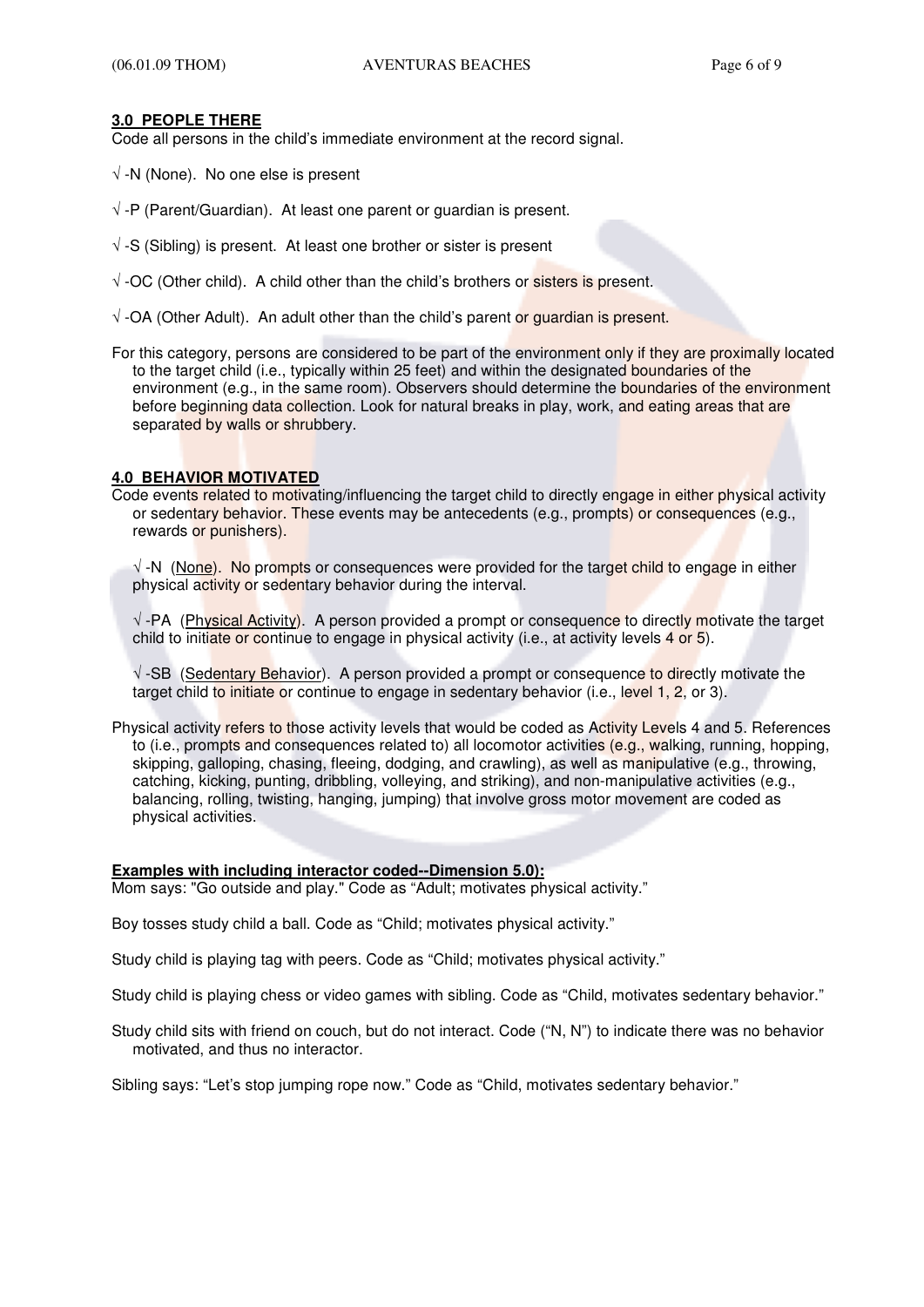Grandfather says, "Stop all that running around." Code as "Adult; motivates sedentary behavior."

- During an observe interval TC is engaged reciprocally in active play with a girl (e.g., during wrestling, tag). Code as "Child: motives physical activity."
- Boy on monkey bars says to TC, "See how much fun playing on this bar is." Code as "Child, motivates physical activity." (i.e., the boy provides imitative prompt)
- When the study child is a participant in a group, code prompts and consequences provided to that group. For example if T.C. is a member of the Striders and hears: "All the children in the Striders Group did such a good job sprinting to the finish," code as "Adult, motivates physical activity."
- Code all prompts that relate specifically to doing gross body activities. For example, mom says "Go to the refrigerator and get the milk." Code as "Adult, motivates physical activity." (i.e., walking). However, do not code statements such as "Pass the butter." or "Get your feet off the table and sit up straight." as prompts for either physical activity or sedentary behavior.
- Motivators (i.e., prompts and consequences) are coded only if likely (intended) to have an immediate (within that day) effect (are contingent) on physical activity or sedentary behavior.
- Stated motivators (i.e., verbal) must be direct and refer to immediate specific and concrete events, and not refer to remote and vague concepts such as references to becoming fat, fit, or sick.
- In cases when there are multiple prompts or consequences during an interval, record only the first prompt or first consequence AND its interactor.
- Record verbal consequences that are made regarding and heard by the study child but spoken to others. For example, code when a study child hears his mom say to dad, "Look at that T.C., I'm so proud of the way he's exercising" as "Adult, motivates physical activity."

Do not code verbal prompts if you don't hear them clearly. (Listen carefully and keep up with study child.)

Do not code requests to be physically active or engage in sedentary behavior by the target child.

#### **5.0 MOTIVATOR**

- Code a motivator only if someone during the 15-second observe interval participated in a physical or verbal exchange that was related to directly motivating/influencing physical activity or sedentary behavior. The person coded is associated with the Activity Motivated in Dimension 4.0.
- Physical activity behaviors refer to those that would be coded in Category 1 as a "4" (Walking) or "5" (Very Active).
- √ -N (None). No interactions were related to motivating physical activity or sedentary behavior during the interval.
- $\sqrt{2}$  -C (Child). The motivator of the physical activity or sedentary behavior was a child.
- √ -A (Adult). The motivator of the physical activity or sedentary behavior was an adult (e.g., parent, other adult).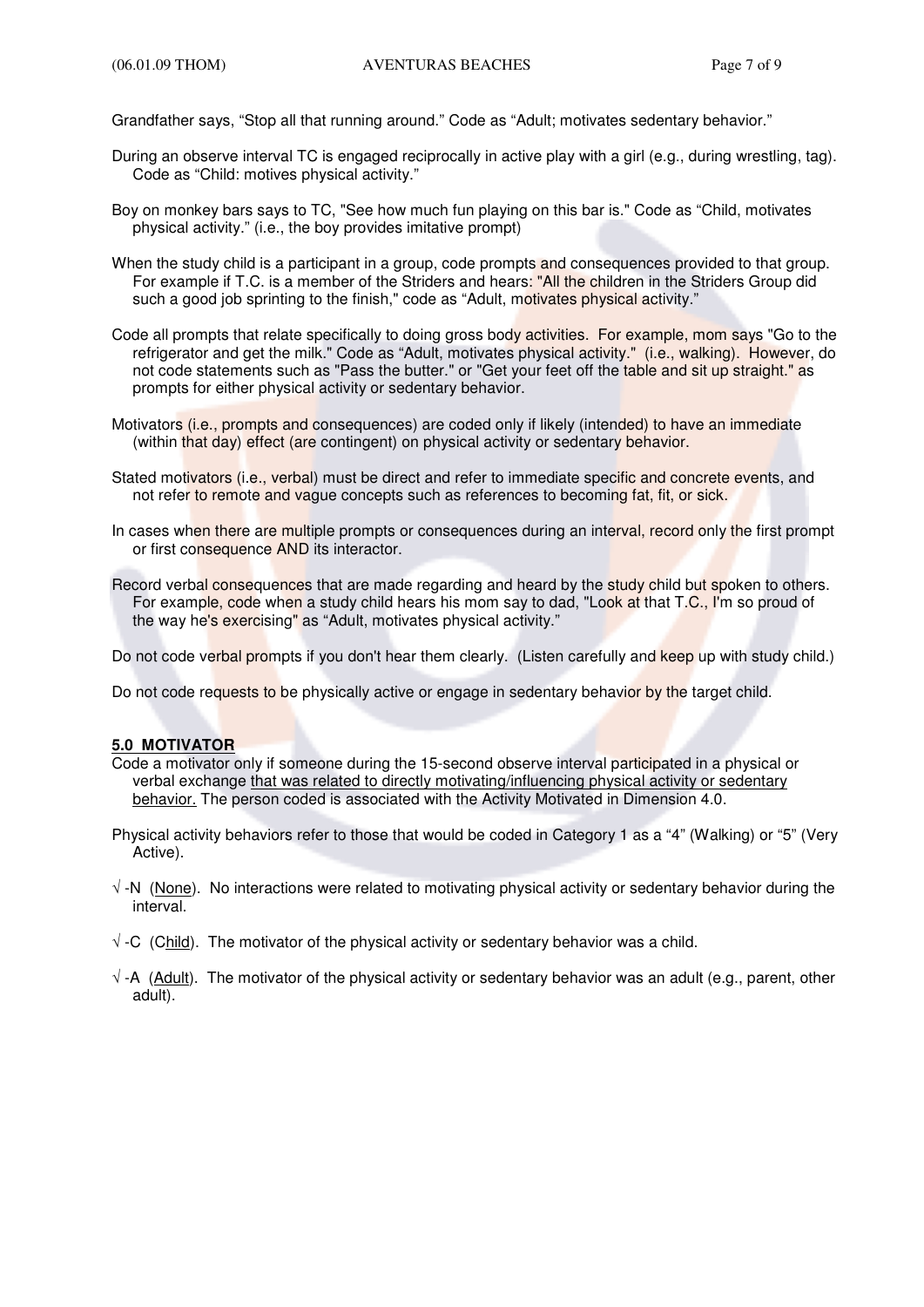#### **6.0 VIEWS MEDIA**

- √ -Y (Views). Code "Y" if a television, VCR, DVD, computer or a video or computer game in the child's direct environment is turned on and the child focuses on it for at least three seconds during the interval
- $\sqrt{\phantom{a}}$  Do not consider whether the viewing was for play or educational purposes.

#### **7.0 EATS (EATING BEHAVIOR)**

Code whether or not the child ingested food during the observe interval.

- $\sqrt{\phantom{a}}$  Code ingests food (Y) only if the child puts food into his/her mouth at any time during the "observe" interval.
- $\sqrt{ }$  Do not code for food that is already in the child's mouth or for food that the child removes from his/her mouth and re-inserts it
- √ Medicine and gum are considered food, but water is not.

#### **References**

- 1. McKenzie, T. L., Sallis, J. F., Patterson, T. L., Elder, J. P., Berry, C. C., Rupp, J. W., Atkins, C. J., Buono, M. J., & Nader, P. R. (1991). BEACHES: An observational system for assessing children's eating and physical activity behaviors and associated events. Journal of Applied Behavior Analysis, 24, 141-151.
- 2. McKenzie, T. L., Sallis, J. F., Nader, P. R., Broyles, S. L., & Nelson, J. A. (1992). Anglo- and Mexican-American preschoolers at home and at recess: Activity patterns and environmental influences. Journal of Behavioral and Developmental Pediatrics, 13, 173-180.
- 3. Sallis, J. F., Nader, P. R., Broyles, S. L., Elder, J. P., Berry, C. C., McKenzie, T. L., & Nelson, J. A. (1993). Correlates of physical activity at home in Mexican-American and Anglo-American children. Health Psychology, 12, 390-398.
- 4. McKenzie, T. L., Sallis, J. F., Elder, J. P., Broyles, S. L., Berry, C. C., Hoy, P. L., Nader, P. R., Zive, M, & Broyles, S. L.. (1997). Physical activity levels and prompts in young children at school recess: A two-year study of a bi-ethnic sample. Research Quarterly for Exercise and Sport, 68, 195-202.
- 5. Elder, J. P., Broyles, S. L., McKenzie, T. L., Sallis, J. F., Berry, C.C., Davis, T. B., Hoy, P. L., & Nader, P. R. (1998). Direct home observations of the prompting of physical activity in sedentary and active Mexican- and Anglo-American Children. Journal of Developmental and Behavioral Pediatrics, 19, 26-30.
- 6. McKenzie, T. L., Baquero, B., Crespo, N., Arredondo, E., Campbell, N. & Elder, J. P. (2008). Environmental correlates of physical activity in Mexican-American children at home. Journal of Physical Activity and Health, 5, 579-591.
- 7. Eboh, L. O. & Boye, T. E. (2005). Physical activity behaviours of female pupils and possible influences of urban environments on eating. Pakistan Journal of Nutrition, 4(6), 361-365.